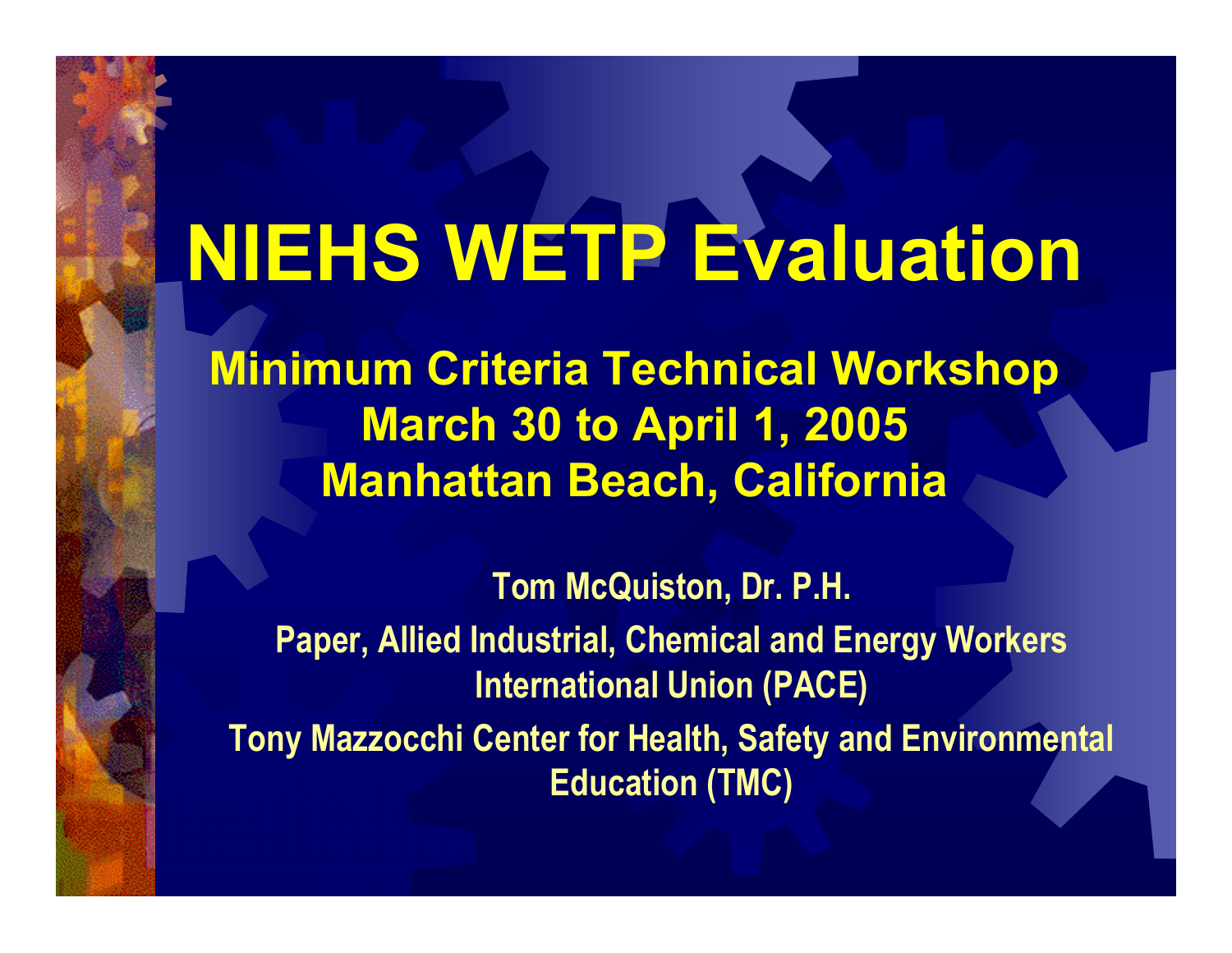## About the time the NIEHS WETP was beginning …

Votjecky and Schmitz (1986) conducted a national study of 100 occupational safety and health professionals across the U.S. and concluded:

� Limited evaluation information is being collected

� What is collected, is little used.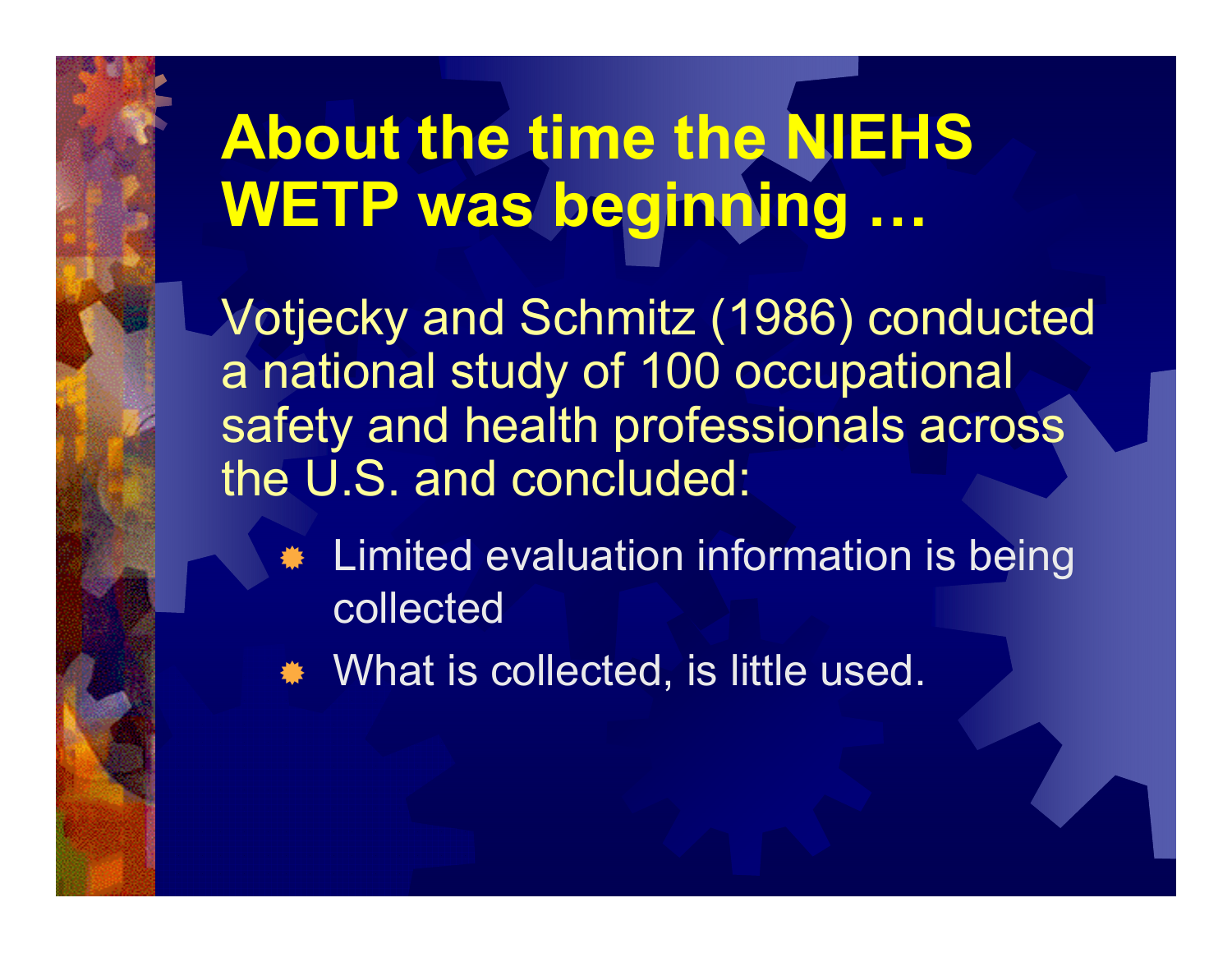## In the beginning there was no evaluation …

Paraphrasing the reviewers of ICWU's first NIEHS proposal:

"This is a training grant not a research grant. The grantee should drop its plans for evaluation."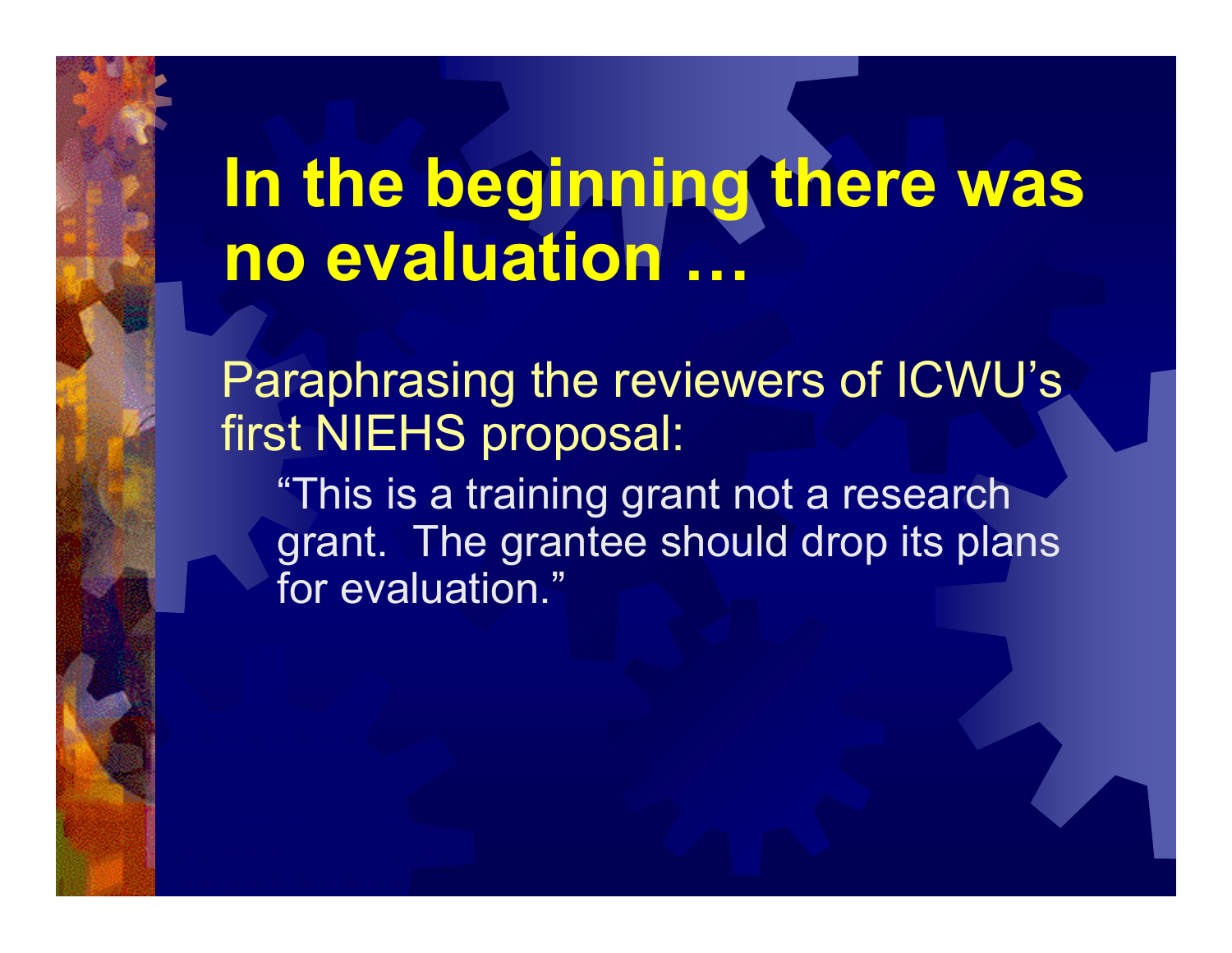The ICWU ignored the recommendations of the reviewers and conducted a long-term follow-up evaluation of its training

Three weeks ago, on March 8, 2005 the NIEHS presented data from the ICWU study to the DOE in support of the value of the NIEHS WETP. The data showed

…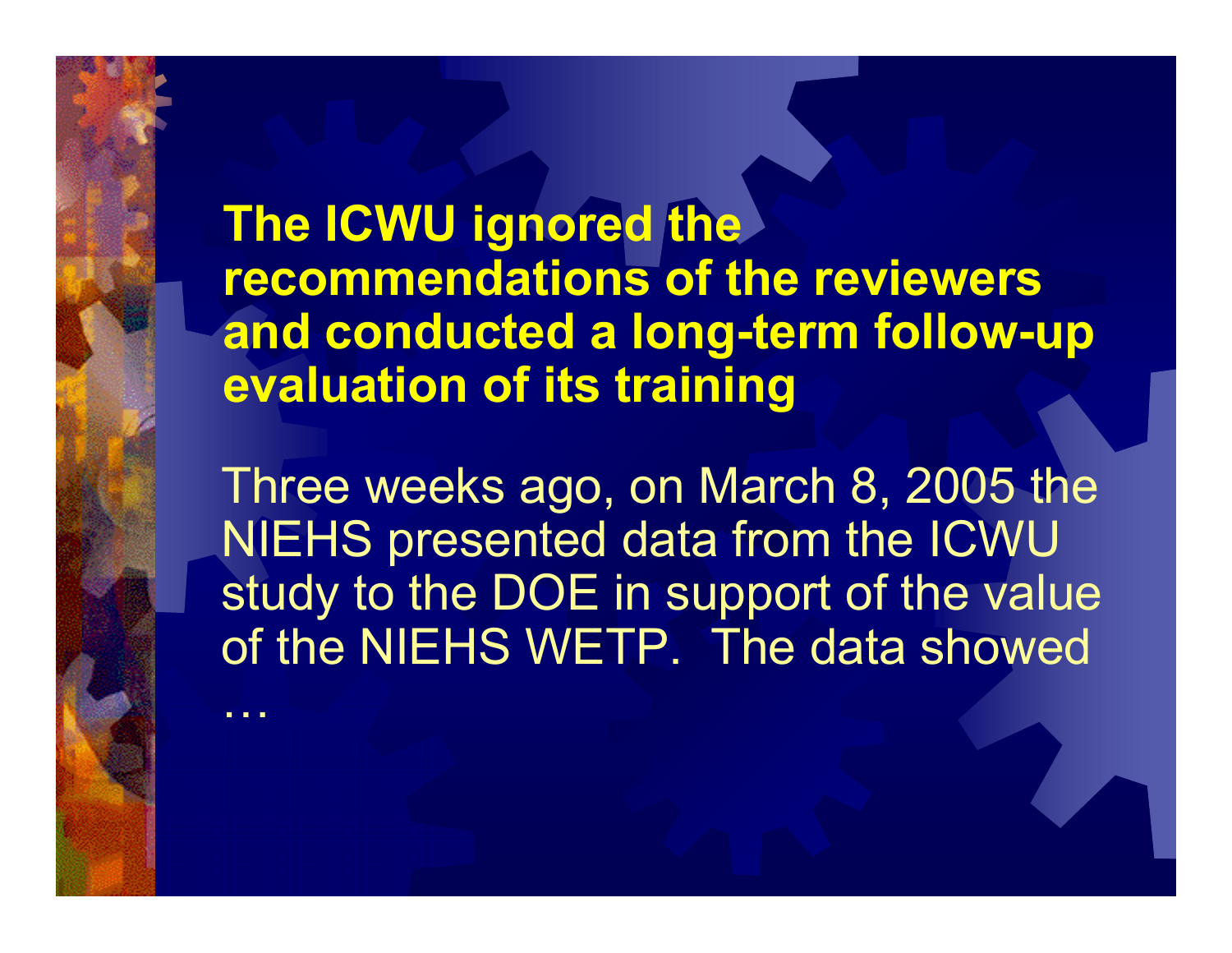### ICWU Study Results

McQuiston et al, Journal of Occupational Medicine, 1994

- **\* Less than 5% of students were familiar with** written resources at start of training
- � After training 88% of workers reported using the NIOSH pocket guide, 62% the DOT ER Guide
- $*$  78% of trainees had taught coworkers
- � Average number of coworkers taught, 70 (total of 26,390)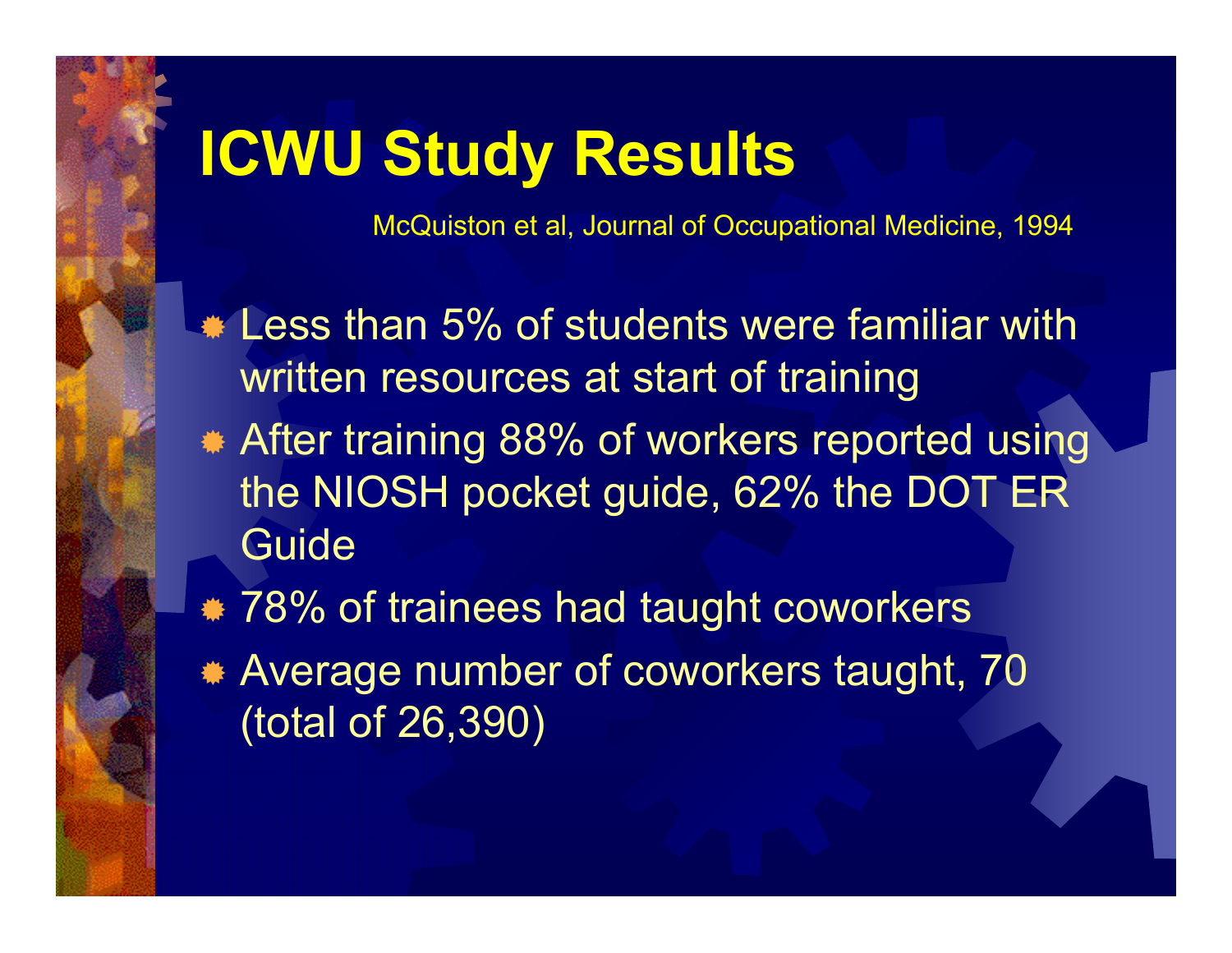## ICWU Study (continued) Handling of Spills

- � 20% reported a "serious chemical spill or accident" within last 12 months
- \* 342 serious chemical incidents
- \* 57% of workers and 62% of managers indicated spills were handled differently because of training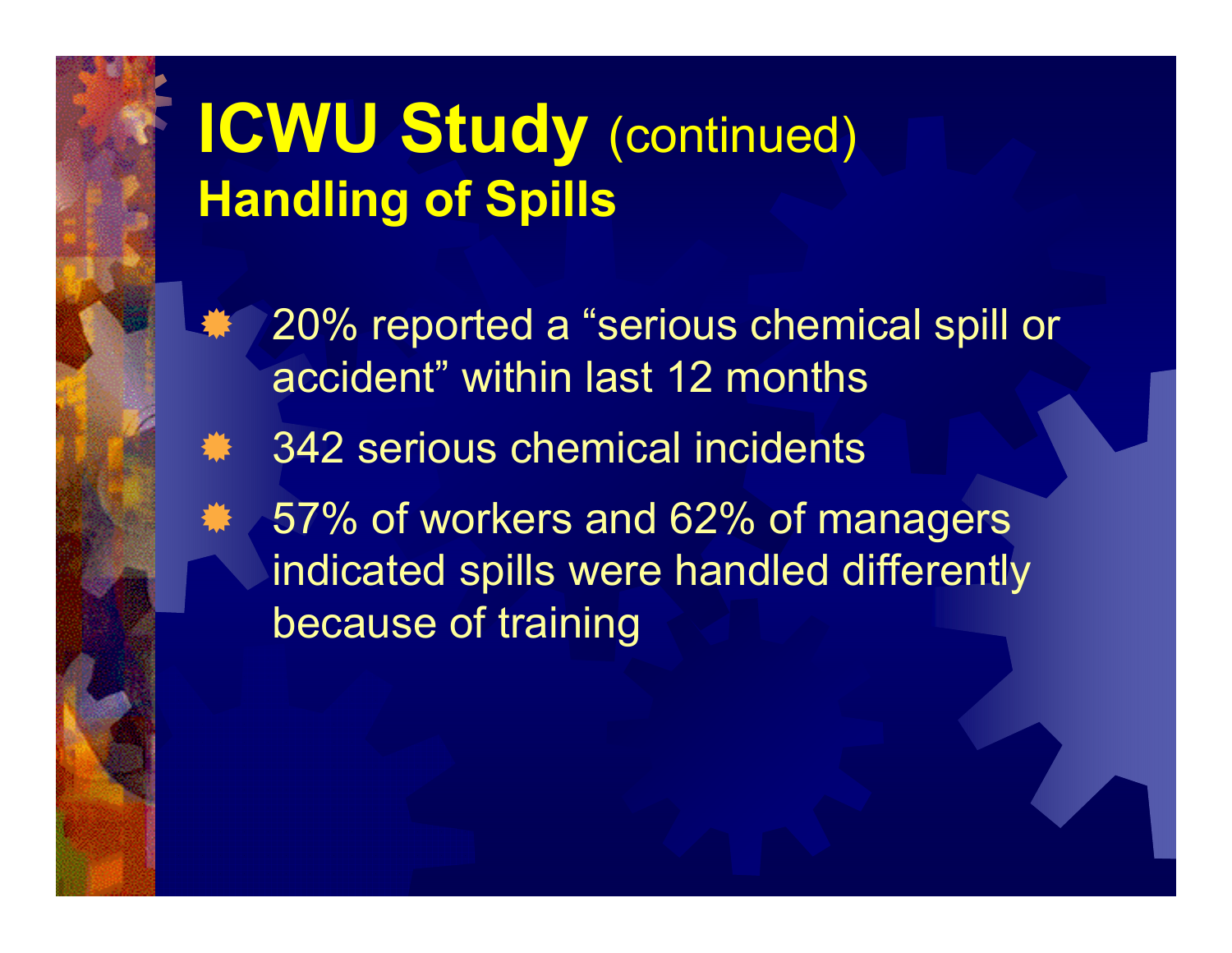## NIEHS 1996 Study:

- � Examined and summarized over 40 evaluation and quality assurance studies by grantees conducted over a 9 year period.
- � Showed NIEHS WETP had developed:
	- 1. Cooperative models that involve both funders and awardees in developing and implementing programs for quality assurance and evaluation.
	- 2. Abundant evidence of program achievements across a broad scope of programs, courses, measures and trainee populations.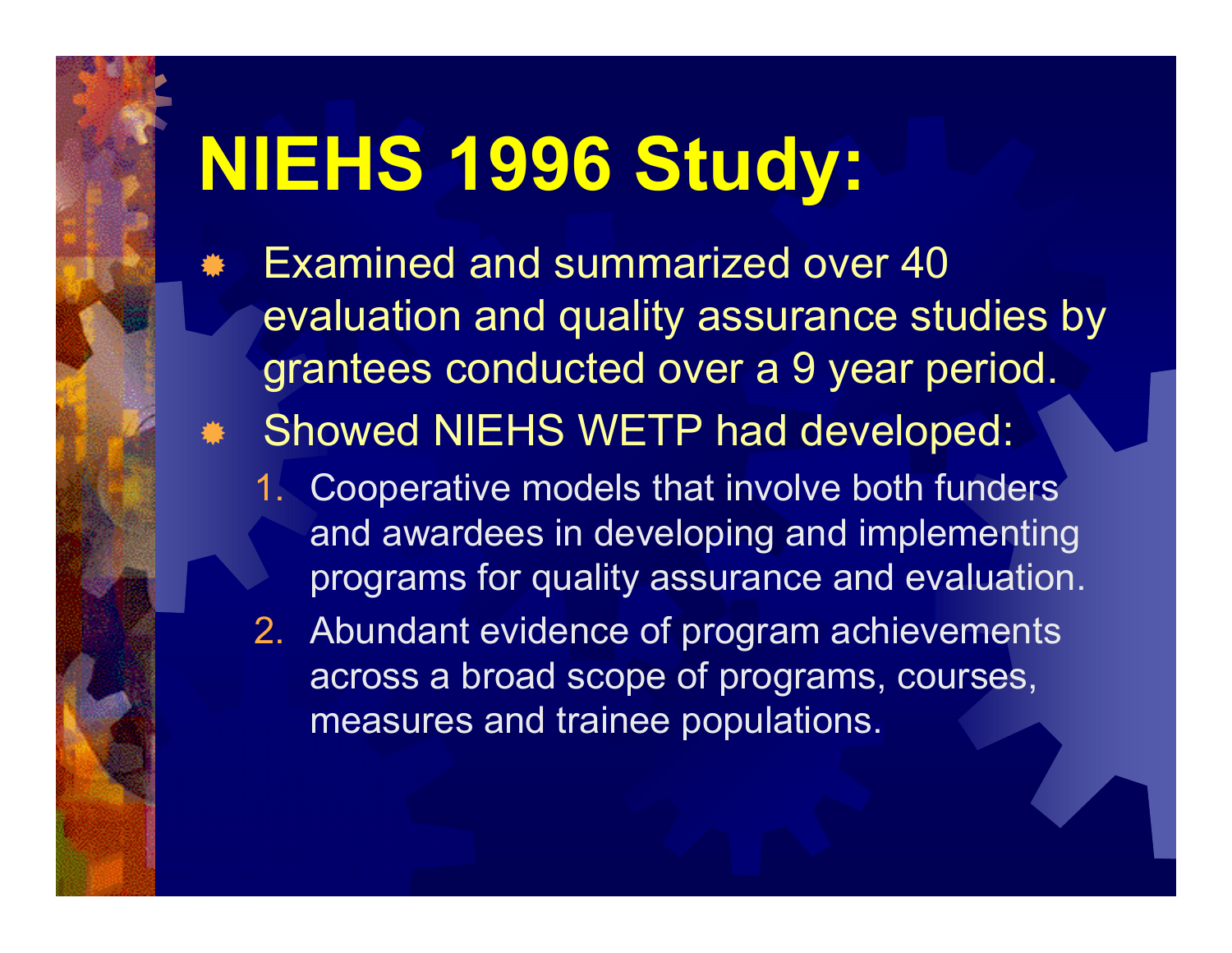## NIEHS 1996 Study (continued)

#### �Diverse studies have:

- 1.Reported positive student ratings of programs.
- 2. Documented usefulness and use of course materials and information.
- 3. Provided self- assessments of increased knowledge, skills and preparedness related to hazardous materials.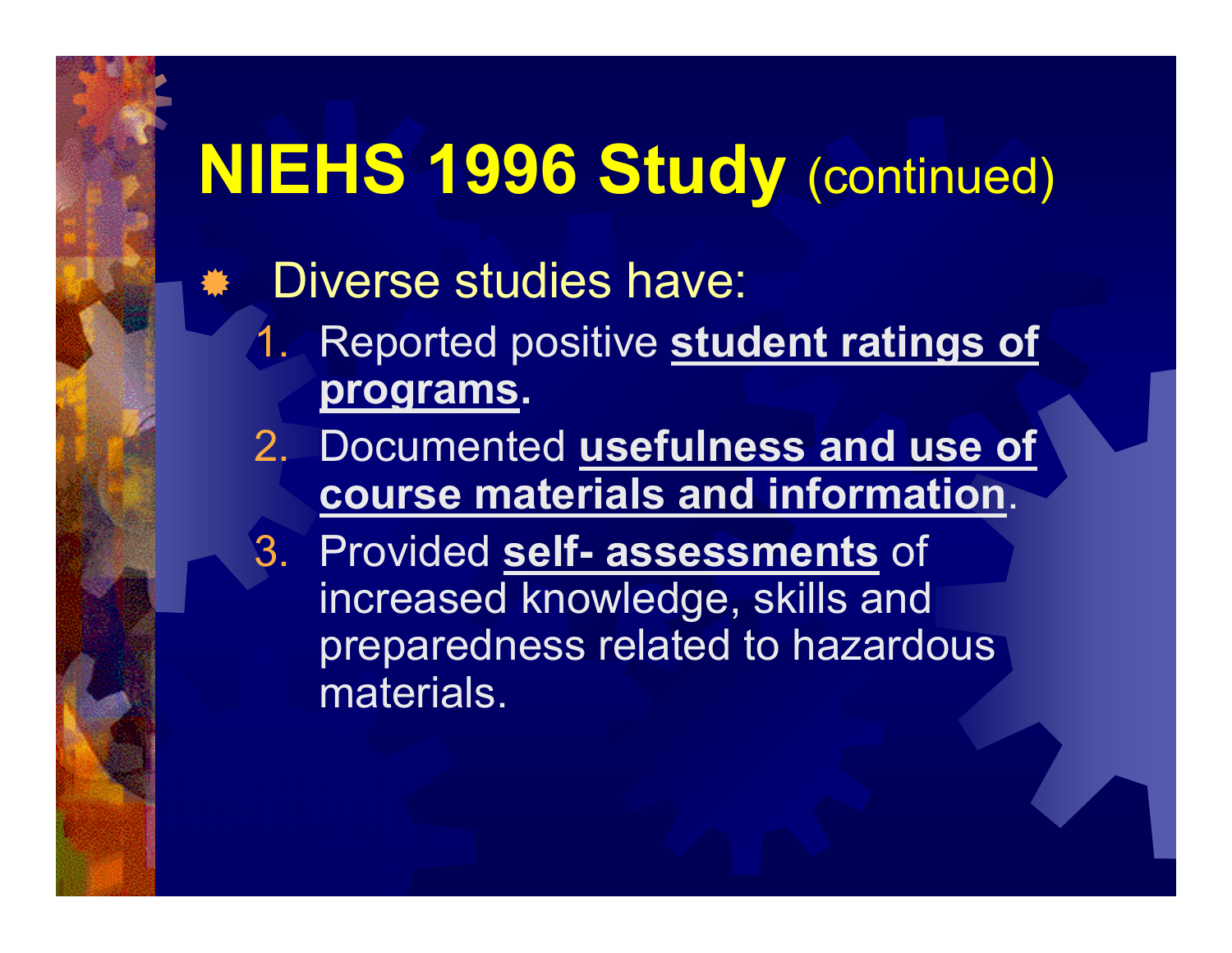#### \* Diverse studies have:

- 4. Shown post-training improvements in knowledge, decision-making, and performance in realistic hazardous waste and emergency response simulations.
- 5. Documented increased awareness, and concerns about hazardous materials.
- 6. Revealed the programs' impacts in improving response actions and saving lives, health and property.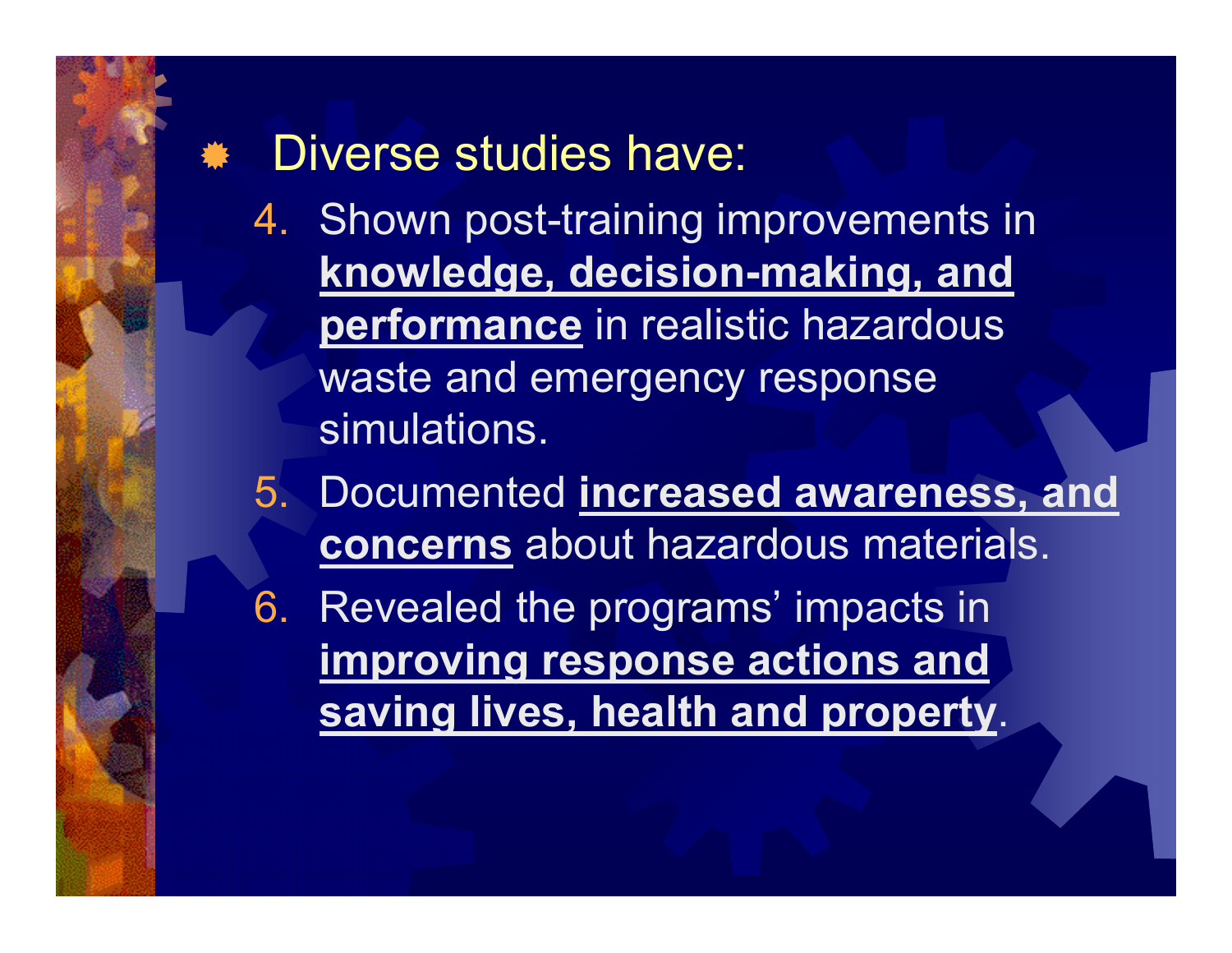#### \* Diverse studies have:

- 7. Measured positive changes in **personal** protective practices.
- 8. Documented systemic changes in work site programs, policies, plans and equipment.
- 9. Demonstrated that initial training has catalyzed additional training.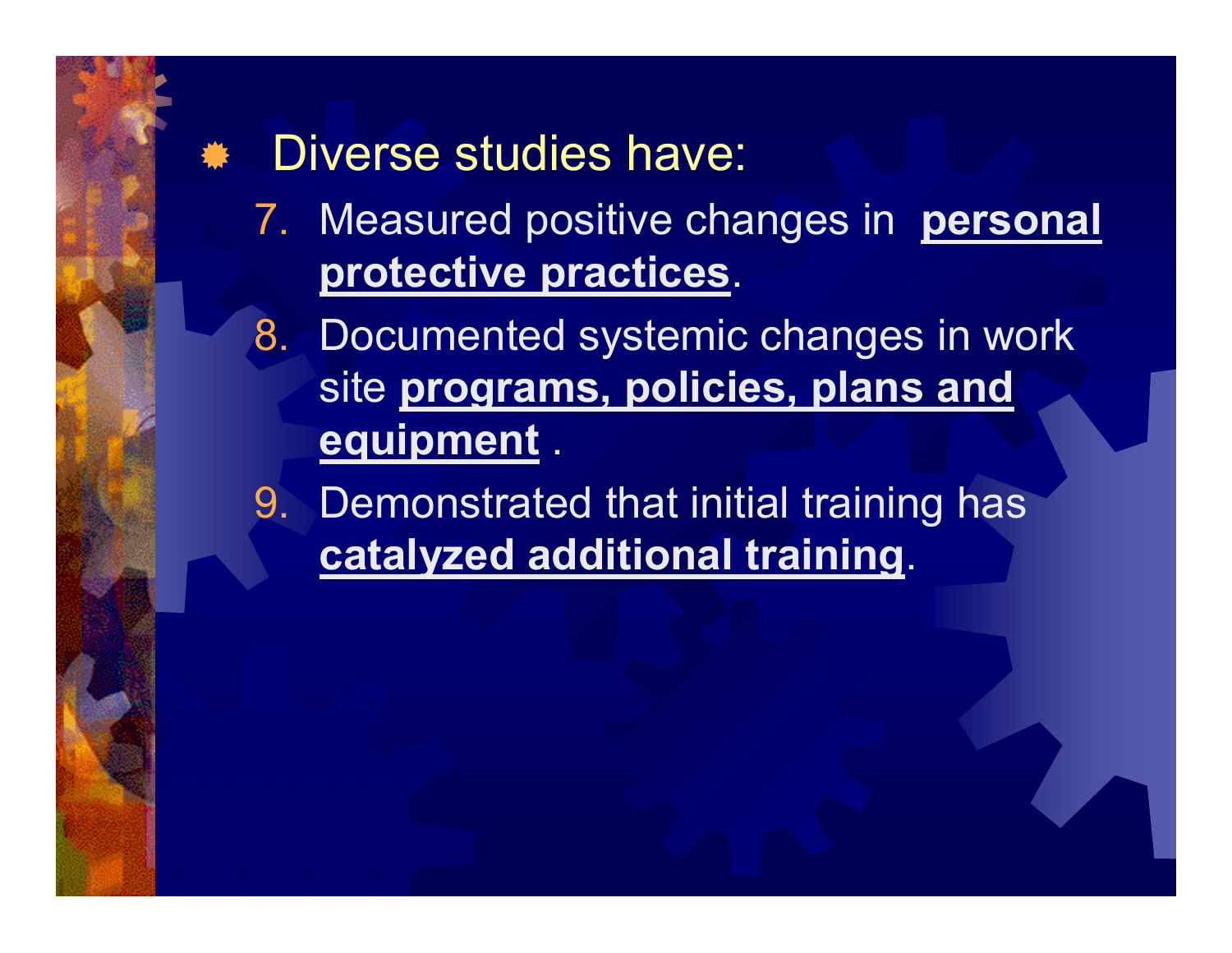## NIEHS 1996 Study (continued)

- �Documented three equally important achievements of WETP:
	- 1. Established minimum criteria for evaluation and quality assurance
	- 2. Provided awardees with the latitude to tailor their evaluations to meet their own information needs.
	- 3. Fostered important innovations in evaluation practice among awardees.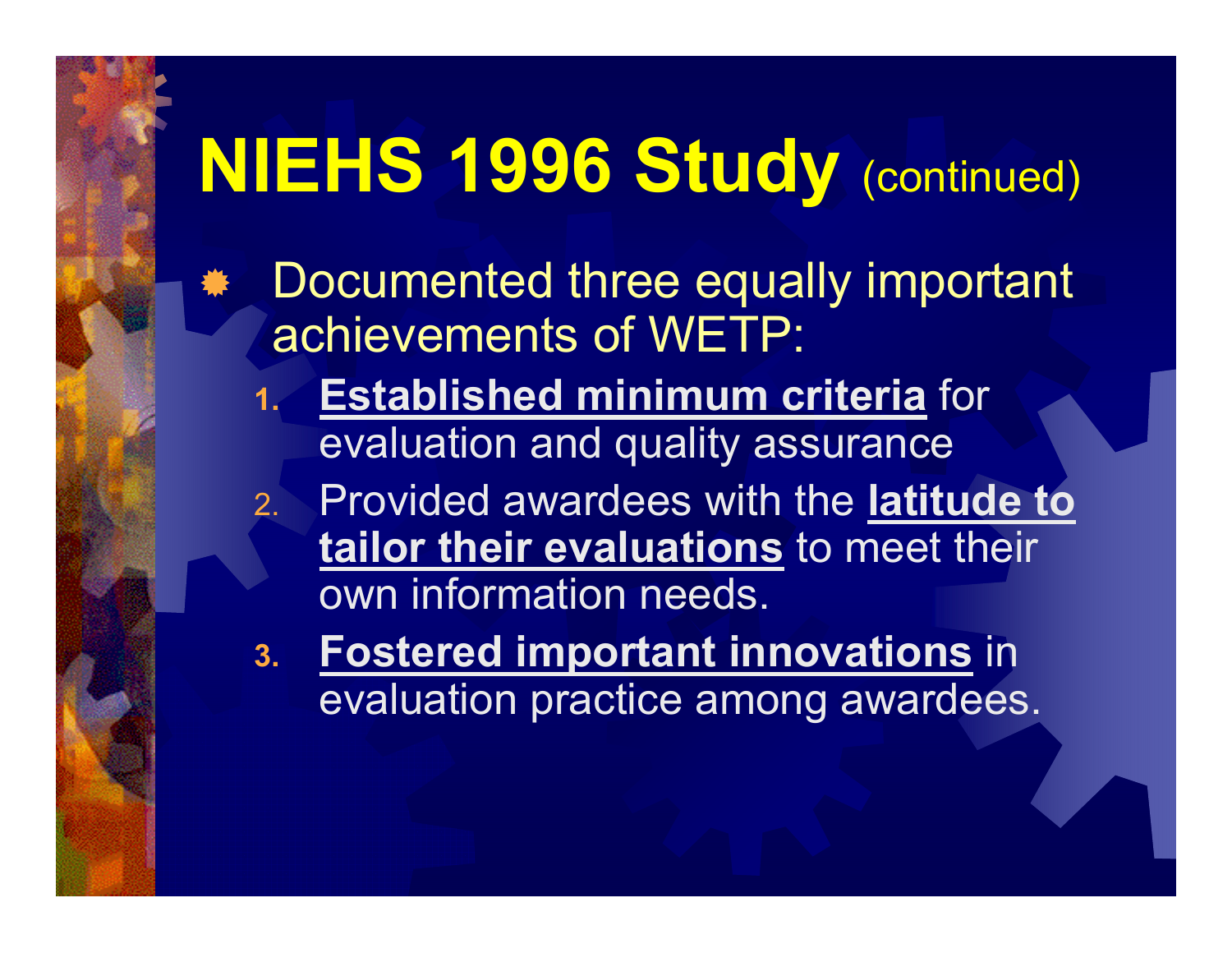## NIEHS Evaluation Achievements

- �Numerous evaluation articles published in peer reviewed journals (1988 to present).
- �Evaluation handbook edited and published by the George Meany Center. (1996)
- �Solidarity Research and Evaluation Project (SREP – 1999 to present)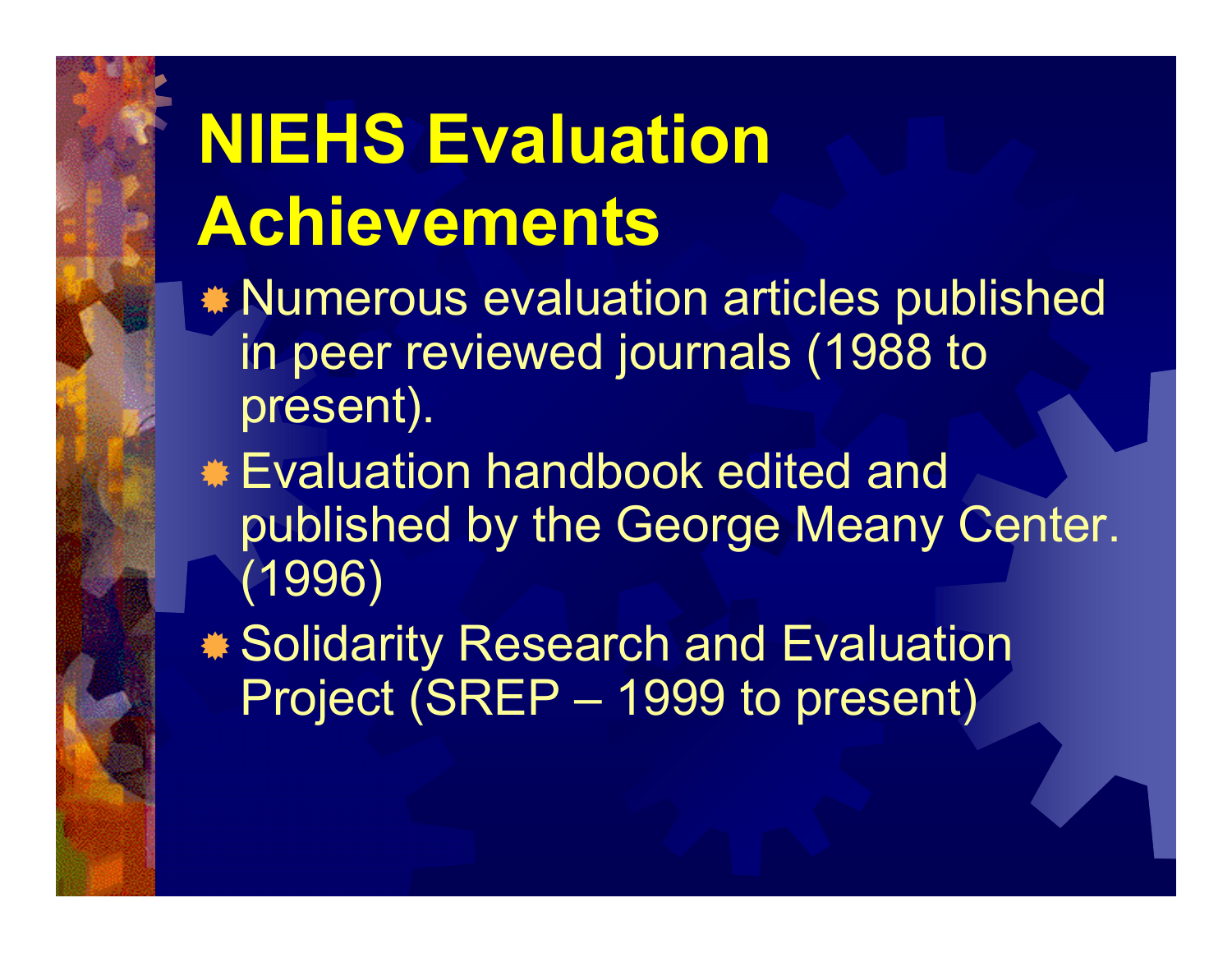## "Evaluation is power."

Carlos Eduardo Siqueira at a workshop of the Solidarity Research and Evaluation Project (SREP)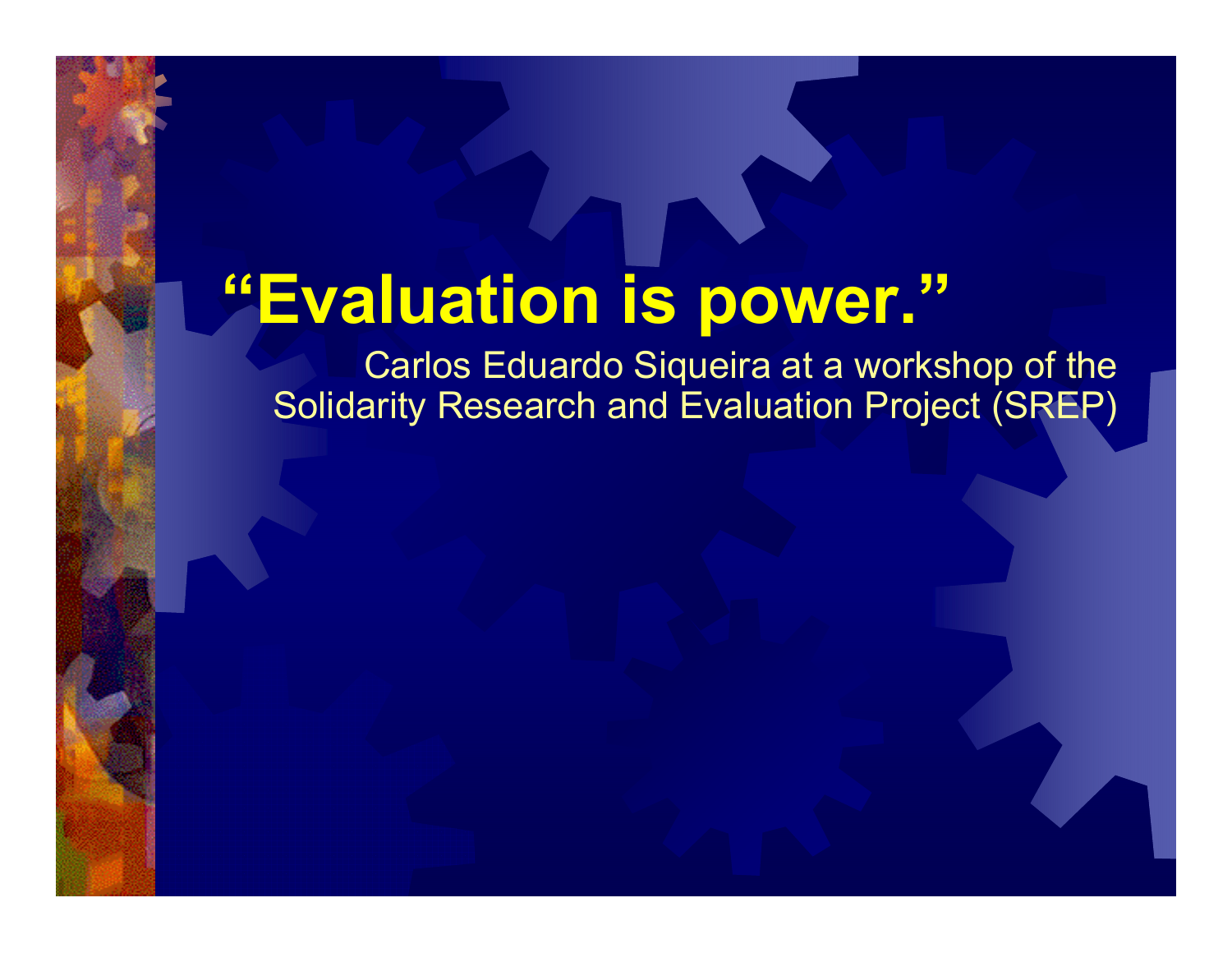## Among other things, evaluation often establishes:

- $\bullet$ • The criteria used to measure success
- $\bullet$ The questions that get asked, and often, the possible answers
- $\bullet$ How the data are analyzed
- $\bullet$ Who gets to decide what the data mean
- Who is in and who is out, who passes who fails, who wins and who loses.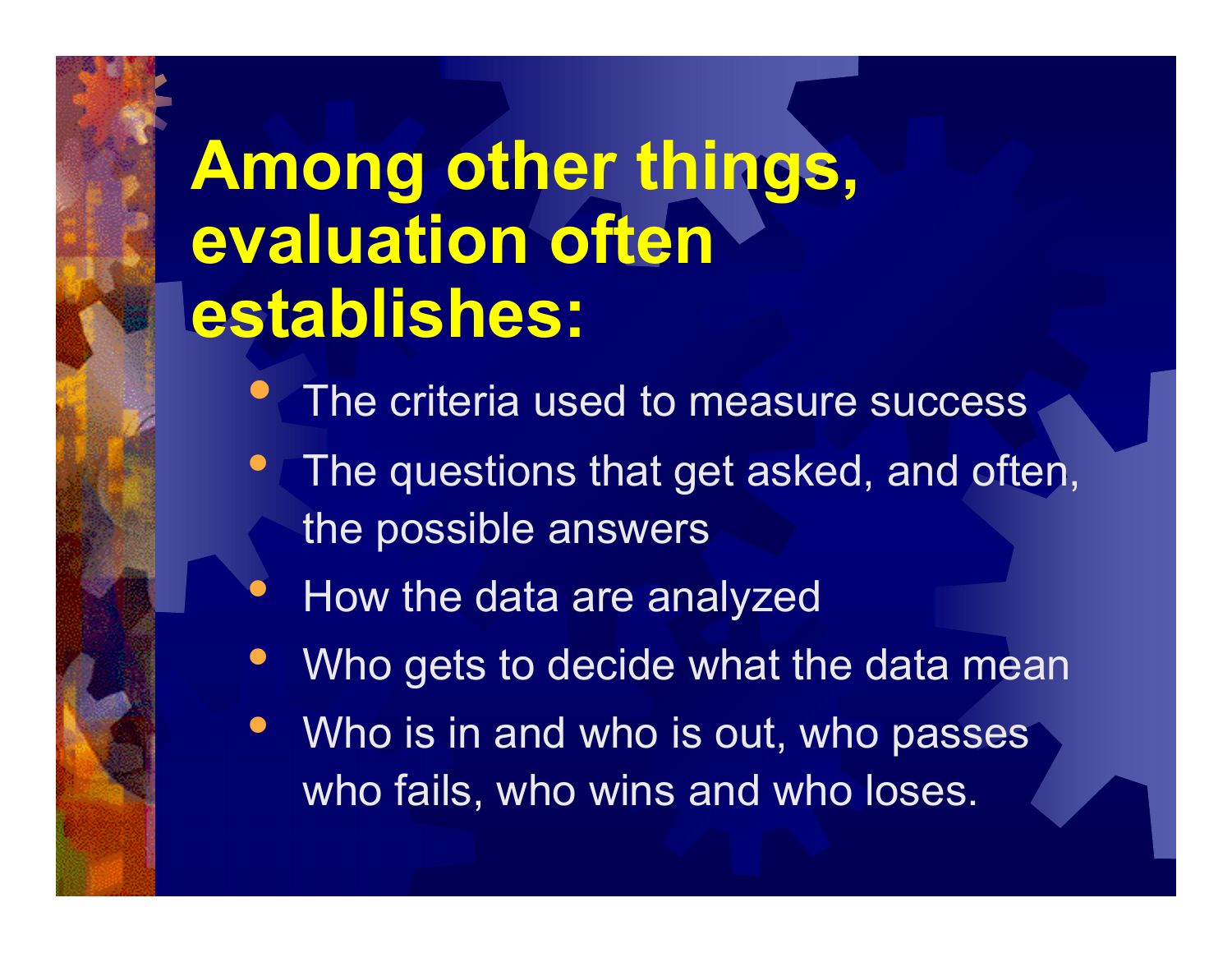## Evaluation is Power: An Example

BP: Texas Plant 'Safe,' Death Toll at 15

March 24, 2005 2:31:00 PM ET

TEXAS CITY, Texas (Reuters) - BP Chief Executive John Browne said the company's Texas City, Texas, refinery [is] "a very safe plant'' on Thursday as the death toll in Wednesday's explosion there climbed to 15.

It was the third fatal accident at the mammoth plant in the past 12 months. A worker died in a fall last May, and two were killed and one injured in September when scalding hot water burst from a pipe.

A large explosion and fire also occurred last March 30, although no deaths or serious injuries were reported.

''It is a very safe plant,'' said Browne, who rushed to Texas following the blast. ``I think these events are unrelated, but there have been a few and we regret each one.''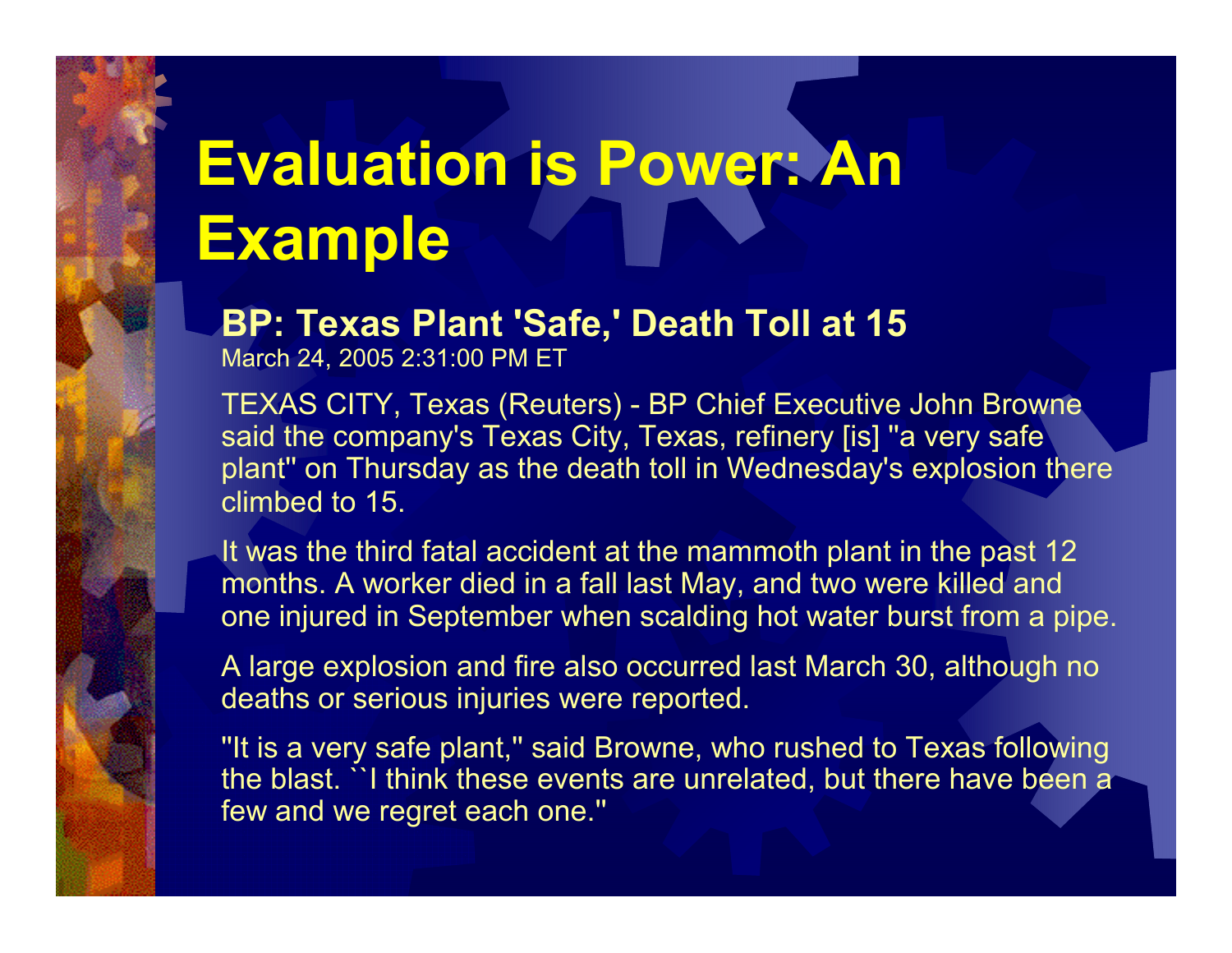$*$  **125 high hazard sites across the U.S.** like the BP Texas City plant �Primarily chemical, primary paper mills and oil refineries**\* Examined issues related to both** intentional and unintentional catastrophic incidents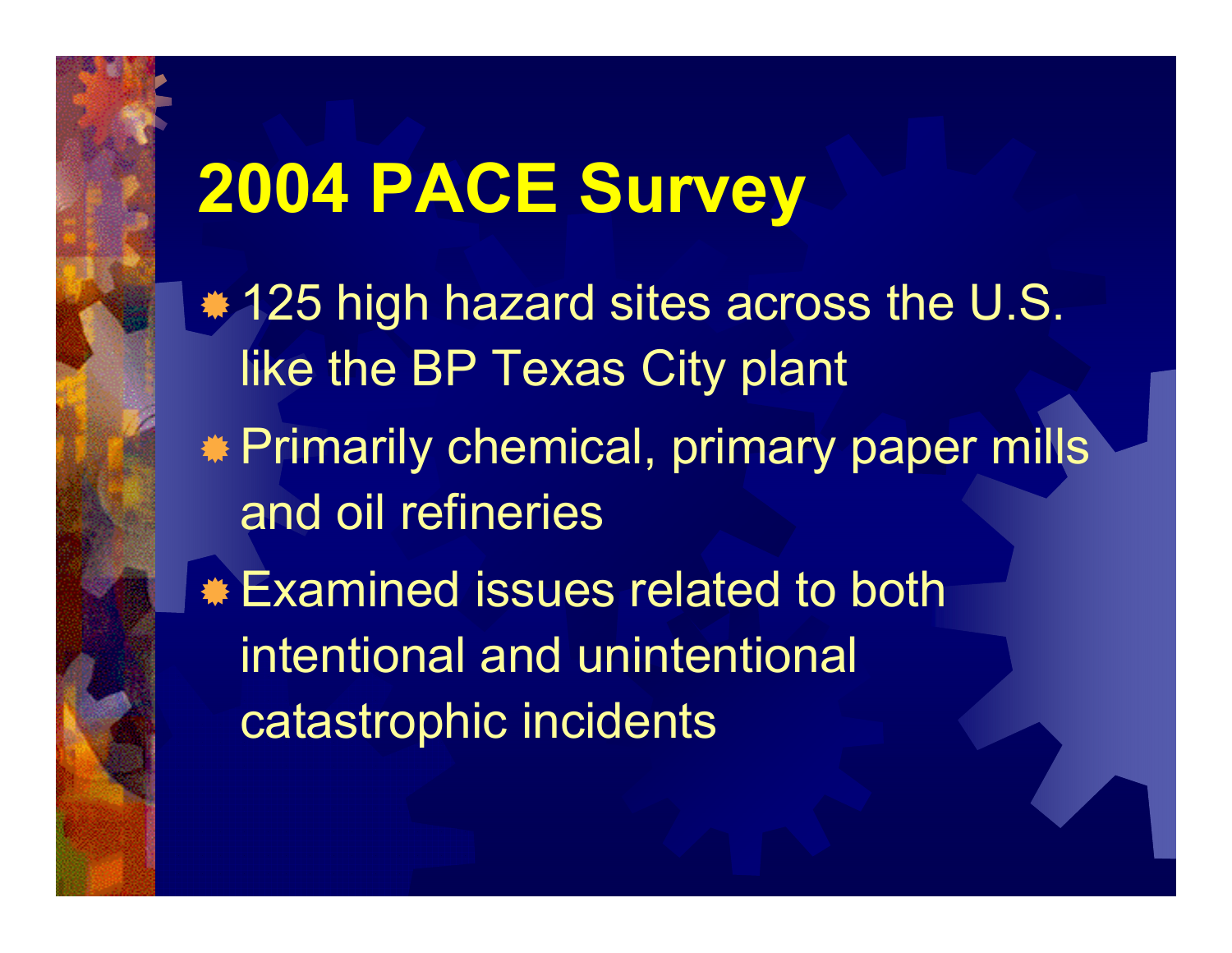Effectiveness of Company Actions to LESSEN VULNERABILITY to a Catastrophic Event Caused by an UNINTENTIONAL INCIDENT

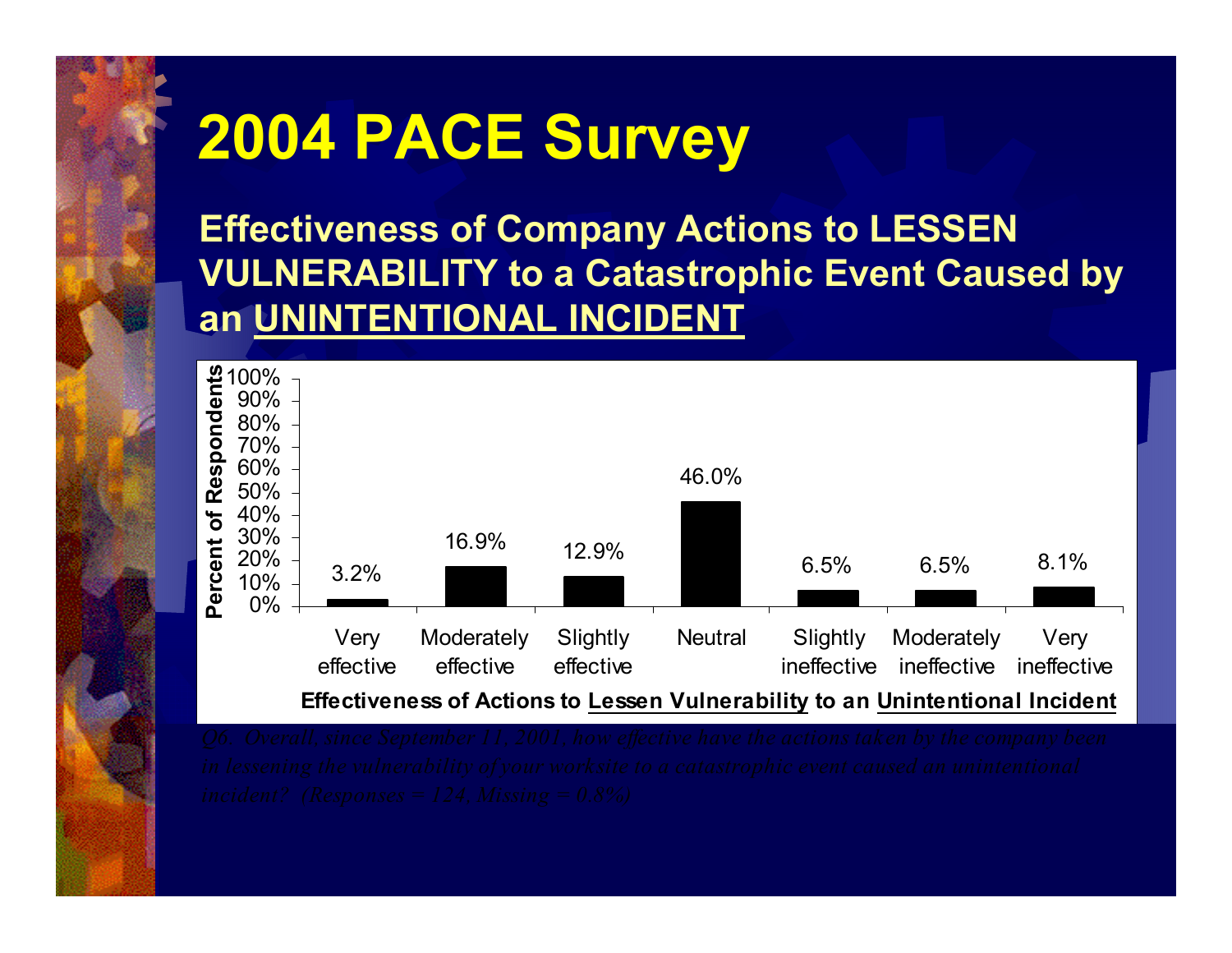Effectiveness of Company Actions to LESSEN VULNERABILITY to a Catastrophic Event Caused by a TERRORIST ATTACK

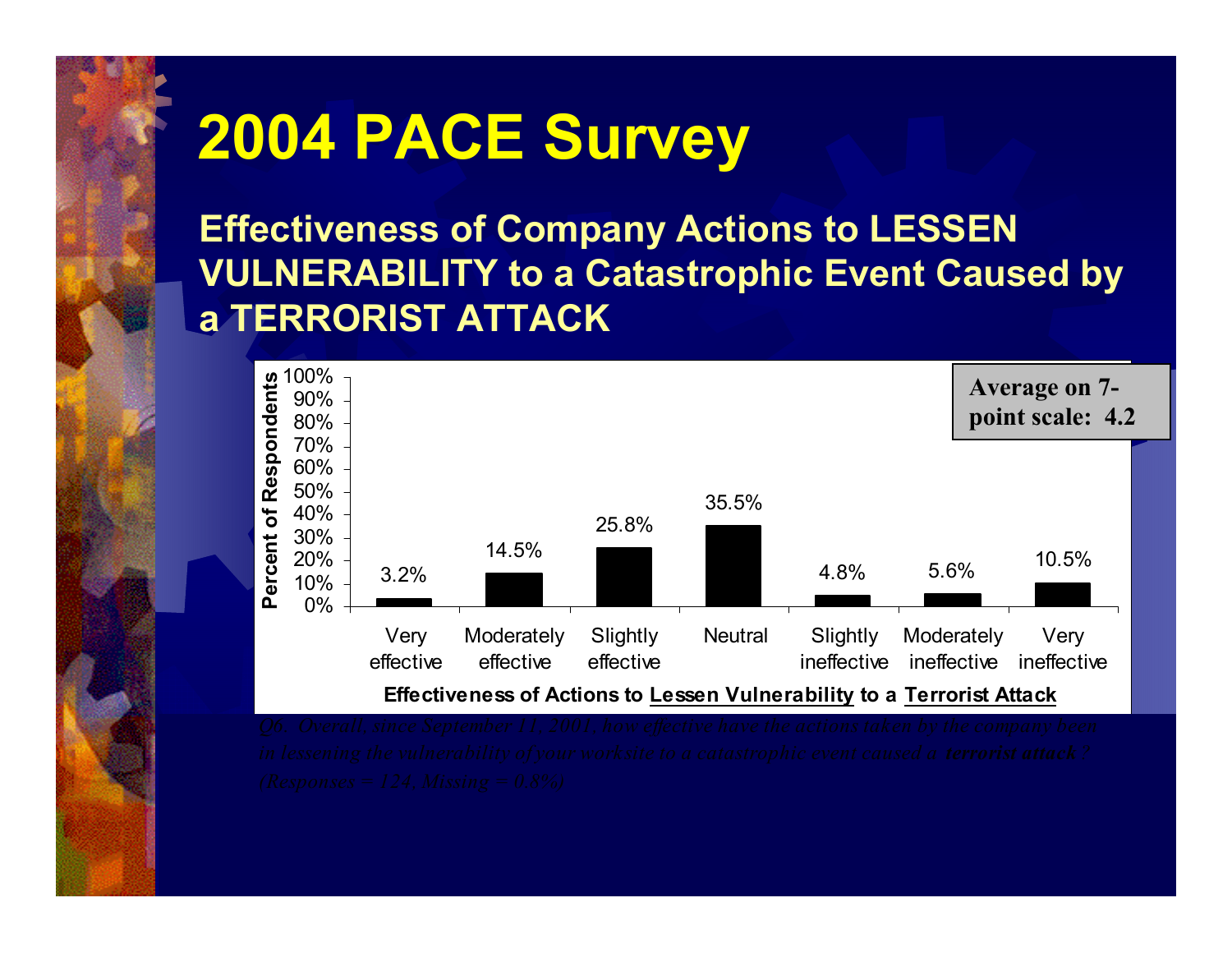Effectiveness of Company Actions PREPARING TO RESPOND to a Catastrophic Event Caused by a TERRORIST ATTACK

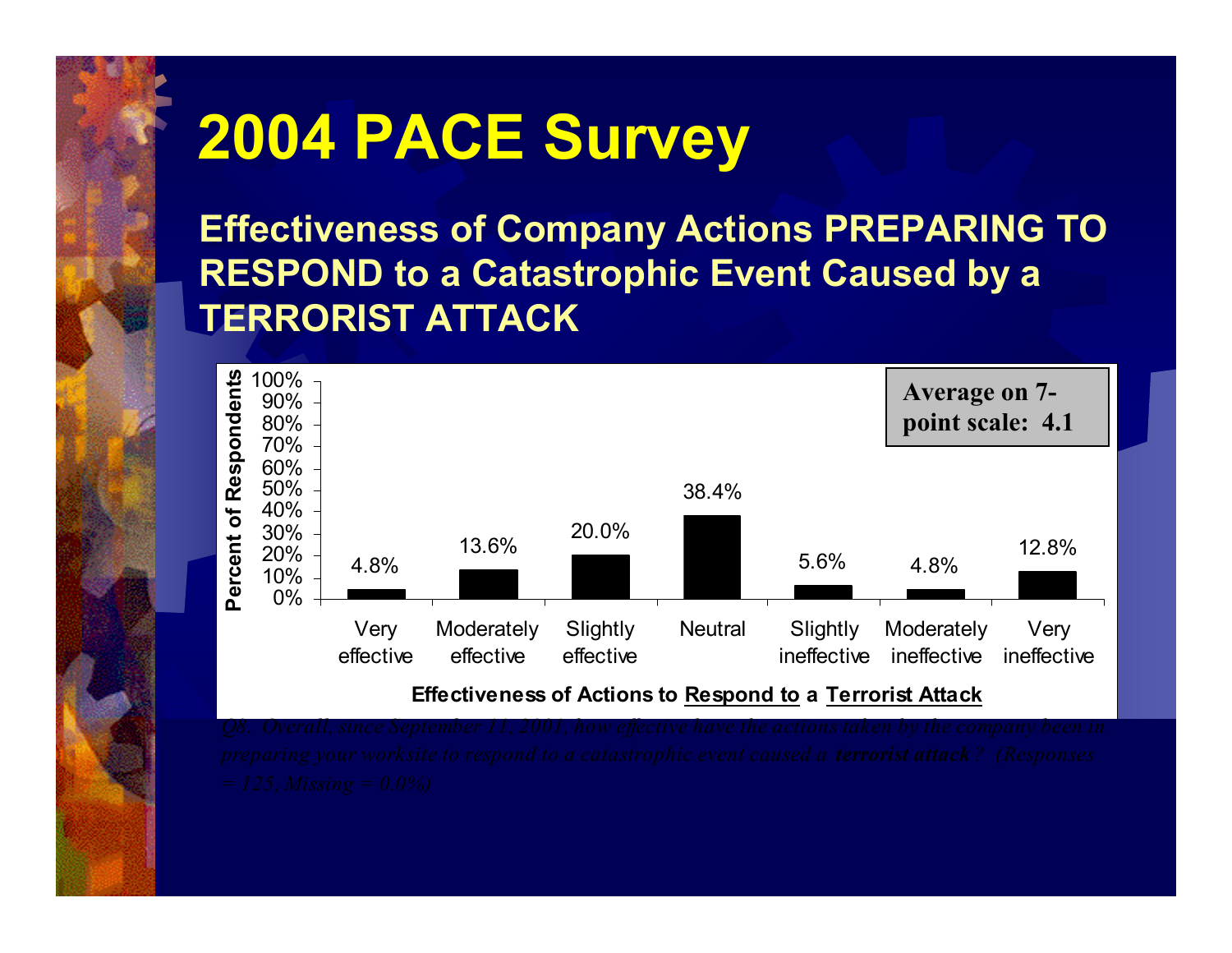## Strengthening Evaluation and Q/A for the Future

#### Evaluation should be a vehicle for:

 $\bullet$ 

- 1. Helping us check assumptions about:
	- •The work environments within which our trainees work
	- Our training programs and how they affect change
	- • How our programs not only lead to increased knowledge and skills, but to improved safety and health
- 2. Aligning all aspects of our programs with the values of participation and empowerment.